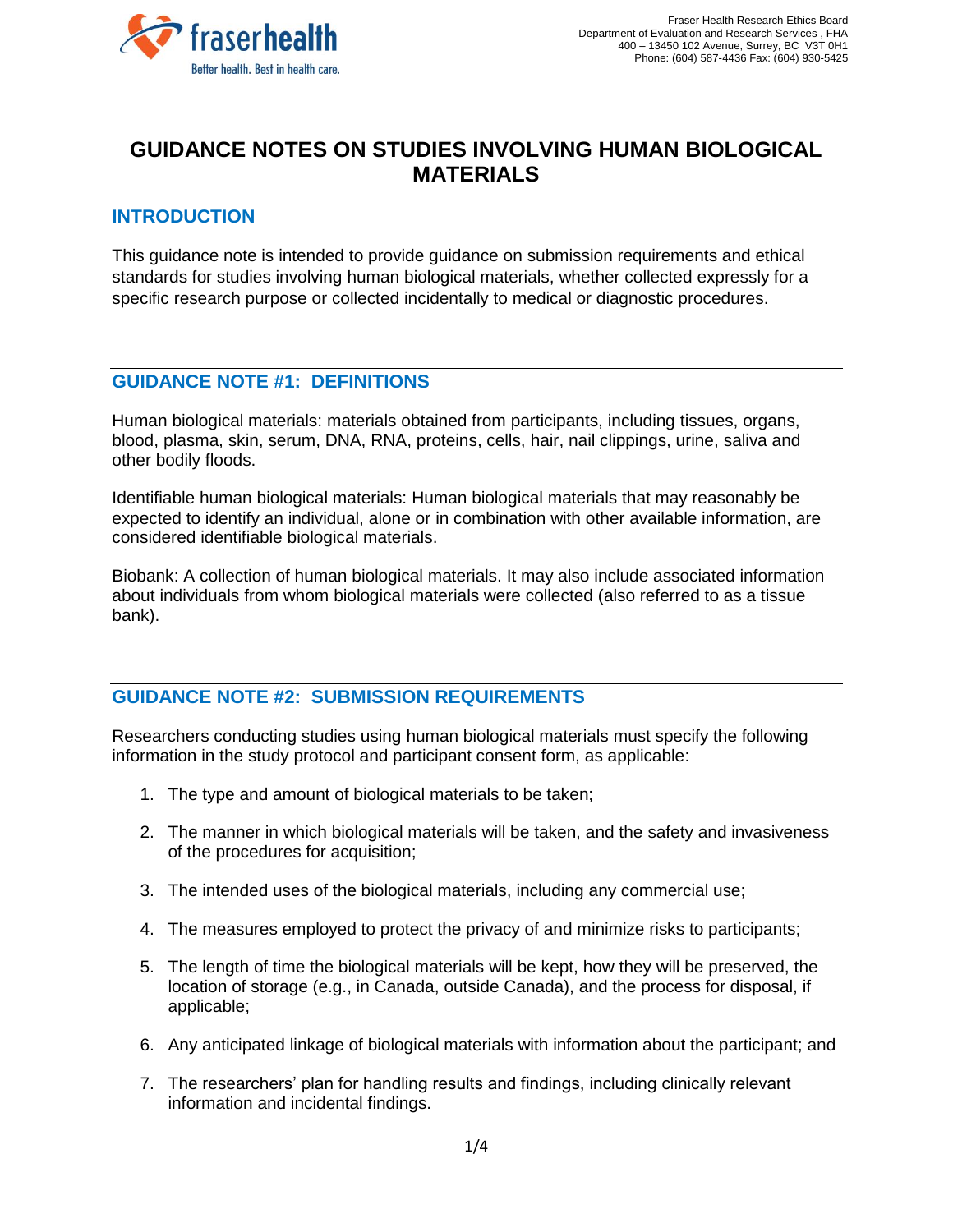

Where human biological materials are being donated for future, unspecified uses, the conditions for this donation must be made explicit in the consent form. The consent form must also indicate this donation is optional and specify whether the investigator plans to seek the participant's consent for future projects involving these materials.

## **GUIDANCE NOTE #3: BIOBANKING STUDIES**

Biobanks provide an opportunity to create an ongoing resource for research that avoids duplication of sample collection. However, biobanks may also present privacy and others risks to participants as well their biological relatives and others with shared genetic characteristics.

In accordance with [Article 12.5](https://ethics.gc.ca/eng/tcps2-eptc2_2018_chapter12-chapitre12.html) of the [Tri-Council Policy Statement: Ethical Conduct For](https://ethics.gc.ca/eng/policy-politique_tcps2-eptc2_2018.html)  [Research Involving Humans \(TCPS](https://ethics.gc.ca/eng/policy-politique_tcps2-eptc2_2018.html) 2), researchers intending to establish a biobank must ensure they have appropriate facilities, equipment, policies and procedures to store human biological materials safety, and in accordance with applicable standards. Researchers shall also establish appropriate physical, administrative and technical safeguards to prevent unauthorized handling of the materials and any other information.

## **3.1 Obtaining Biological Materials from Deceased Persons**

In cases where biological materials are obtained from a deceased donors, consent must either be obtained in a prior directive or from an authorized third party

#### **3.2 Mandatory Biobanking**

Mandatory biobanking is only permitted if the biological materials are being banked for purposes **directly related** to the study at hand (i.e. the banking must be integral to the study, such that there would be no study if the participant did not contribute the tissue).

It is unethical to *require* that participants agree to allow their tissue to be banked for future use or experimentation that is unspecified or unrelated to the study at hand as a condition for entry into a therapeutic trial, as this could be perceived as a coercive method of obtaining tissue samples through offering a perceived therapeutic opportunity.

## **GUIDANCE NOTE #4: USE OF PREVIOUSLY COLLECTED BIOLOGICAL MATERIALS AND/OR DATA OBTAINED FROM BIO AND DATA BANKS**

Use of biological materials or data that have been previously collected must receive authorization from the custodian of that bank or registry for its use, regardless of whether the materials/data are anonymized or de-identified. Evidence of this authorization must be submitted with the application to the FHREB.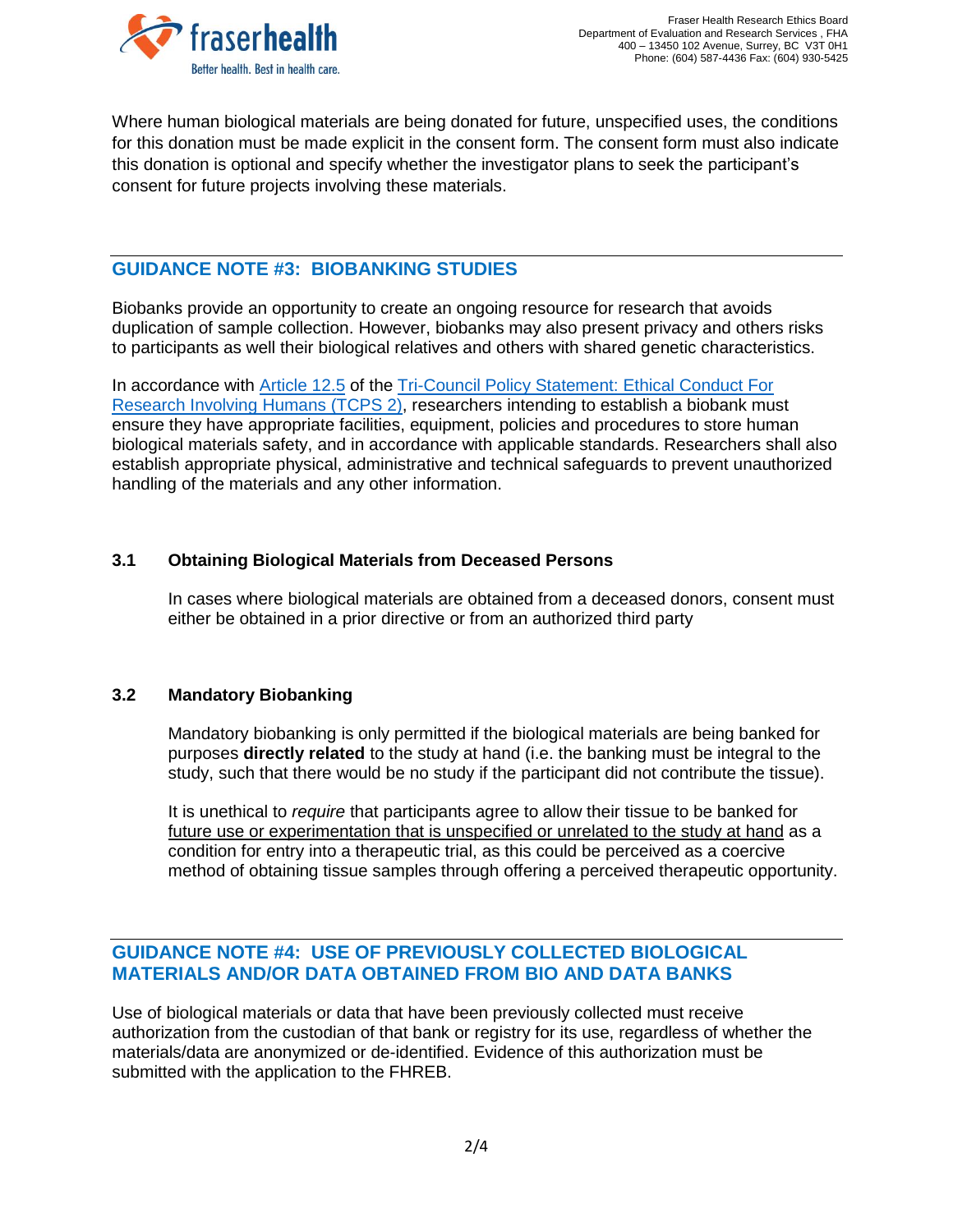

If the biological materials/data are not anonymized, evidence that consent was obtained at the time of collection for use of these materials/data must also be submitted (or a waiver of consent from the institution's REB). This may include the original signed consent form or an assurance from the investigator that appropriate protections were undertaken to ensure confidentiality and privacy.

## **GUIDANCE NOTE #5: OPTIONAL SUB-STUDIES**

Optional sub-studies involving human biological materials may be submitted to the FHREB with the main study application, or at a later time through an amendment. The details of the substudy must be provided, either in a sub-section or appendix to the main study protocol.

Optional sub-studies should only be embedded within the main study consent form if the risks and procedures are not substantively different from those in the main study. Otherwise, a separate consent form for optional consents should be used. Examples of optional sub-studies that are appropriate for inclusion in a main consent include additional questionnaires for optional cost-effectiveness studies, or additional collection of blood for purposes other than genetic testing or tissue banking when blood samples are already being taken for the main study.

Separate consent forms should be used for sub-studies that include genetic and DNA testing, tissue and blood banking studies, pharmacokinetic studies, use of individual data, records, or personally identifying information in another study, and analysis of secondary data from linked databases.

The consent form must clearly indicate which procedures are optional and that participation in the main study is not contingent on participation in the optional studies. The section on withdrawal should also explain what will happen to the data collected in optional studies.

#### **5.1 Genetic optional sub-studies**

Where sub-studies include testing of genetic materials, such as RNA or DNA, the submission must include details of the plan for addressing reasonably foreseeable [material incidental findings](https://ethics.gc.ca/eng/incidental_findings.html) that may arise from such testing. Material incidental findings are defined by the TCPS Guidance [on How to Address Material Incidental Findings](https://ethics.gc.ca/eng/documents/incidental_findings_en.pdf) as findings that have:

- Analytical Validity: the researchers have verified the accuracy and precision of the finding
- Potential Significance for the Participant: Findings may significantly affect the participant's welfare, health or otherwise. Such findings may be immediate or in the future.
- Actionability: Sharing findings in a timely manner may allow the participant to initiate an action to remove or help manage the risk their welfare.